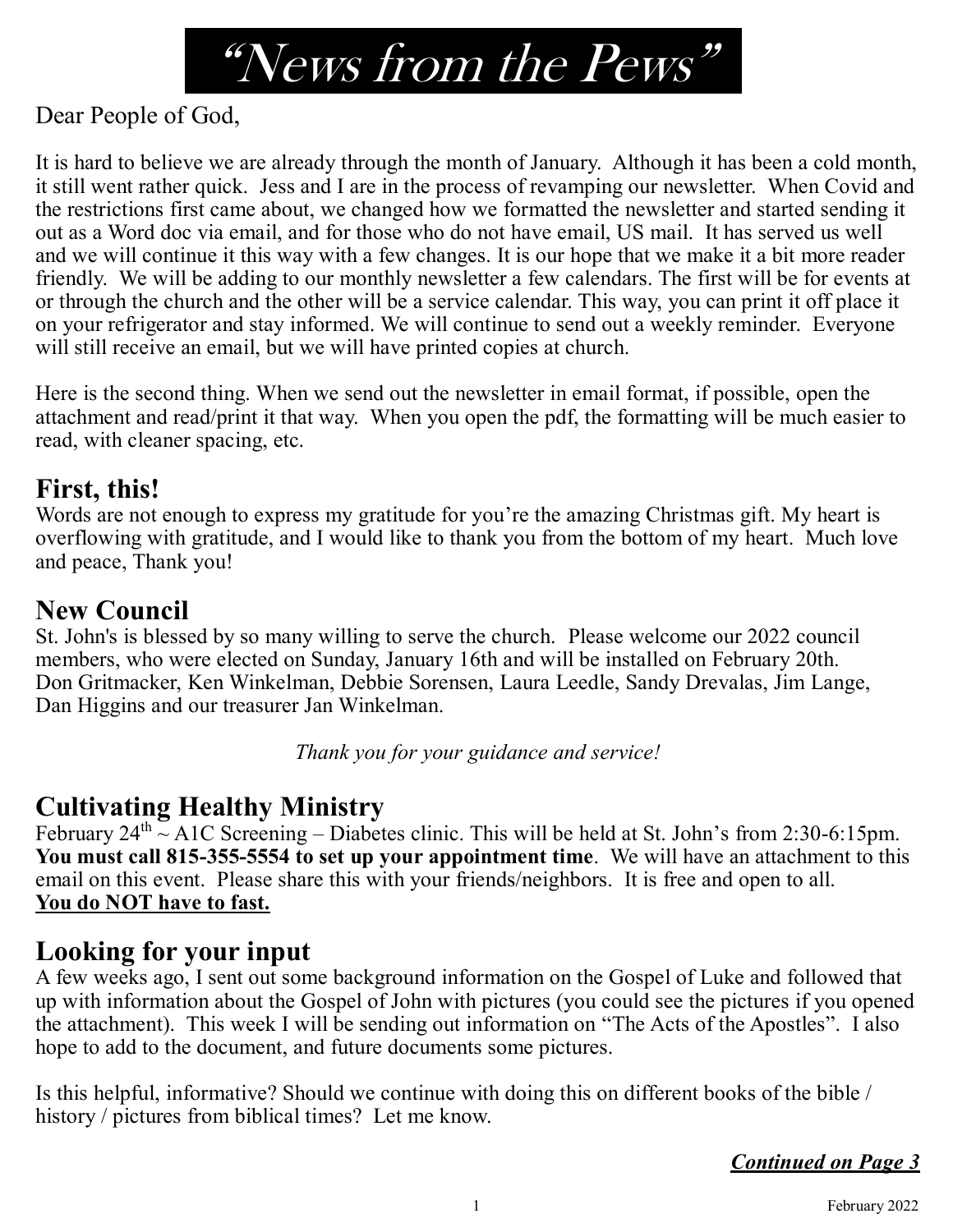| Jan.                            |                | $1/2$ : Joann Leads |                | 1/9            |                 | 1/16                   |              | 1/23            |                  | 1/30                   |  |
|---------------------------------|----------------|---------------------|----------------|----------------|-----------------|------------------------|--------------|-----------------|------------------|------------------------|--|
| Greeter                         | The Higgins    |                     | The Langes     |                | The Petersons   |                        | Sharon P     |                 | Deb <sub>S</sub> |                        |  |
| Lay Lit<br>Pat P                |                |                     | Diane B        |                |                 | John K                 |              | Joann L         |                  | Karen G                |  |
| Reader<br>Gayle M               |                |                     | <b>Karen G</b> |                |                 | Joann L                |              | Pat P           |                  | Julie M                |  |
| <b>The Gritmackers</b><br>Comm. |                |                     | The Winkelmans |                |                 | Deb & Sharon           |              | The Petersons   |                  | Sandy & Gayle          |  |
| A/V<br>Caleb L                  |                |                     | Joe H          |                | Lily L          |                        | John K       |                 |                  | Joe H                  |  |
| Usher<br>Don G                  |                |                     | Don G          |                | Don G           |                        | Don G        |                 |                  | Don G                  |  |
| Altar                           | Pat P          |                     |                | Pat P          |                 | Pat P                  |              | Pat P           |                  | Pat <sub>P</sub>       |  |
| Feb.                            | 2/6            |                     |                | 2/13           |                 | 2/20                   |              | 2/27            |                  |                        |  |
| Greeter                         |                | The Winkelmans      |                | Karen L        |                 | <b>The Gritmackers</b> |              | The Schulz      |                  |                        |  |
| Lay Lit                         |                | Deanna V            |                | Joann L        |                 | John K                 |              | Pat P           |                  |                        |  |
| Reader                          | Jean L         |                     |                | Deanna V       |                 | Gayle M                |              | <b>Karen G</b>  |                  |                        |  |
| Comm.                           |                | The Higgins         |                | The Meyers     |                 | <b>The Strands</b>     |              | The Behrens     |                  |                        |  |
| A/V                             | Caleb L        |                     |                | John K         |                 | Joe H                  |              | Lily L          |                  |                        |  |
| Usher                           | Dan K          |                     |                | Dan K          |                 | Dan K                  |              | Dan K           |                  |                        |  |
| Altar                           |                | Gayle M             |                | Gayle M        |                 | Gayle M                |              | Gayle M         |                  |                        |  |
| March                           |                | $3/2$ : Ash Wed     |                | $3/6$ : Lent 1 |                 | $3/13$ : Lent 2        |              | $3/20$ : Lent 3 |                  | $3/27:$ Lent 4         |  |
| Greeter                         |                | The Leedles         |                | Sandy D        |                 | The Kastnings          |              | The Kellys      |                  | Jean L                 |  |
| Lay Lit                         | Diane B        |                     |                | Karen G        |                 | Deanna V               |              | John K          |                  | Joann L                |  |
| Reader                          | Joann L        |                     |                | Pat P          |                 | Julie M                |              | Jean L          |                  | Deanna V               |  |
| Comm.<br>The Leedles            |                |                     | The Langes     |                | The Kastnings   |                        | The Gardners |                 |                  | <b>The Gritmackers</b> |  |
| A/V                             | <b>OPEN</b>    |                     | John K         |                | Joe H           |                        | Caleb L      |                 | Lily L           |                        |  |
| Usher                           | Ken W          |                     |                | Ken W          |                 | Ken W                  |              | Ken W           |                  | Ken W                  |  |
| Altar<br>Jan W                  |                | Jan W               |                |                | Jan W           |                        | Jan W        |                 | Jan W            |                        |  |
| April                           | $4/3$ : Lent 5 |                     | $4/10:$ Palm   |                | $4/14$ : Maundy | 4/15: Good             |              | $4/17:$ Easter  |                  | 4/24                   |  |
| Greeter                         | The Strands    |                     | Gerry V        |                | Gayle M         |                        | The Langes   |                 | The Higgins      | The Petersons          |  |
| Lay Lit                         | Pat P          |                     | Diane B        |                | Karen G         | Deanna V               |              | Joann L         |                  | John K                 |  |
| Reader                          | Gayle M        |                     | Karen G        |                | Joann L         | Pat P                  |              | Julie M         |                  | Jean L                 |  |
| Comm.                           | The Winkelmans |                     | Deb & Sharon   | The Petersons  |                 | Sandy & Gayle          |              | The Strands     |                  | The Meyers             |  |
| A/V                             | Will G         |                     | Will G         | <b>OPEN</b>    |                 | <b>OPEN</b>            |              | Lily L          |                  | Will G                 |  |
| Usher                           | Jim L          |                     | Jim L          |                | Jim L           | Jim L                  |              | Jim L           |                  | Jim L                  |  |
| Altar<br>Joann L                |                |                     | Joann L        |                | Joann L         |                        | Joann L      |                 | Joann L          |                        |  |

**PLEASE NOTE THAT CHANGES AND SUBSTITUTIONS HAPPEN OCCASIONALLY AND THIS SCHEDULE MIGHT NOT REFLECT THOSE CHANGES.**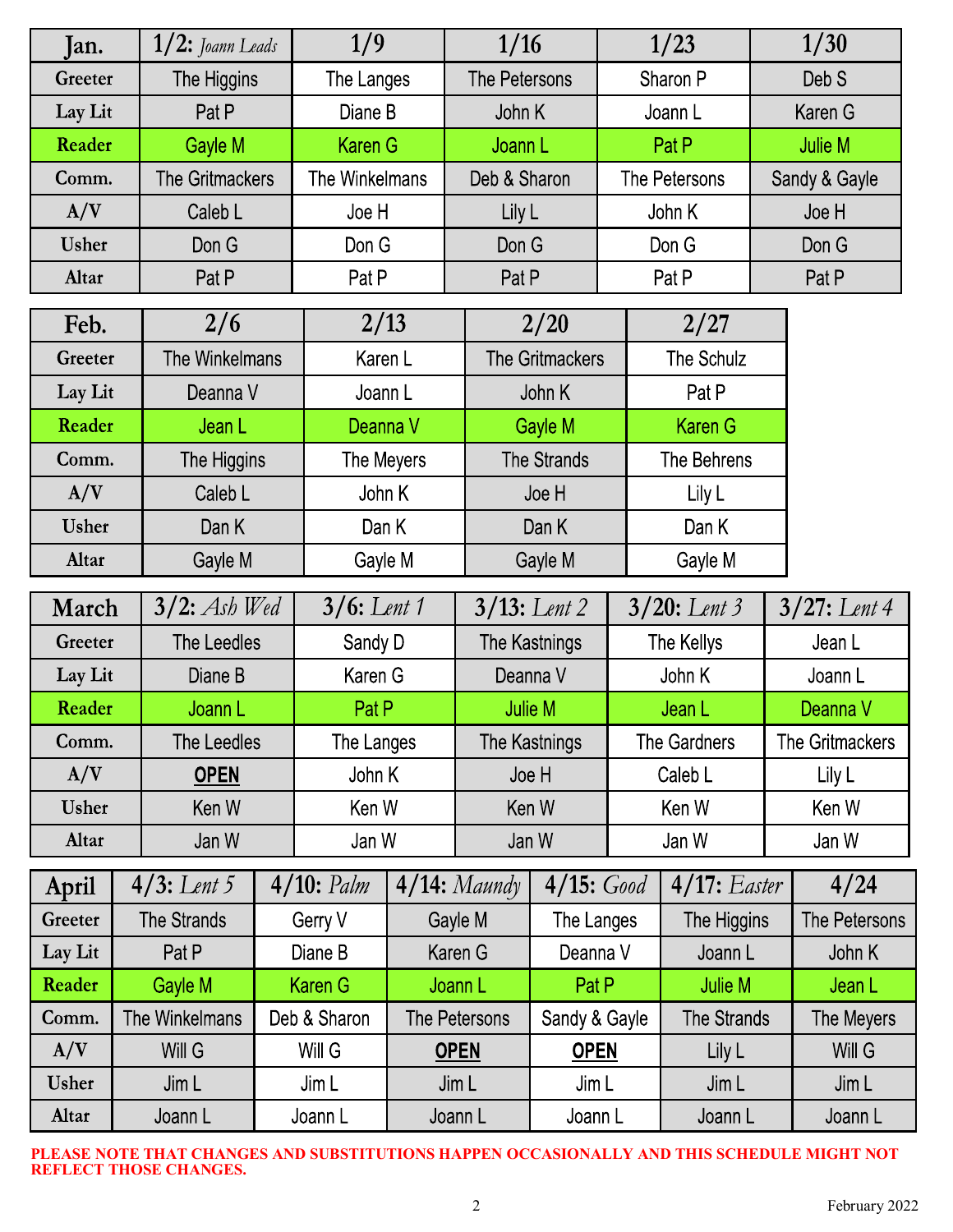#### **Bible Study**

Bible study meets on Wednesday, either online via Zoom or in person at church beginning at 5:30 and ends at 6:30pm. All are welcome.

We just began a study on Jesus' parables (not too late to join us) and following that study we will either do a study on "The Most Glorious Psalms ever" or "Happiness vs. Purpose". Please feel free to join us. Come with your questions, or just come to absorb the conversations.

## **Amen Adventures (Sunday school)**

Meets on Sunday's beginning at 9 am. Join us!

# **Men's Club**

Thursday, February 24<sup>th</sup> 6 pm at Sammy's in Walworth Thursday, March  $31<sup>st</sup>$ , 6 pm at Crandall's, Hebron

#### **Looking Ahead**

February Youth Event is dependent on snow, and we will let everyone know our plans as soon as we know.

The Book Club meets the  $2<sup>nd</sup>$  Saturday of every month 10 am at the library.

Ash Wednesday, and ultimately Lent begins on Wednesday, March  $2<sup>nd</sup>$ , 2022, at 7 pm.

Our Maundy Thursday service will be a community service with HUMC. More information to come, stay tuned.

Blessings and Peace,

Pastor Debbie